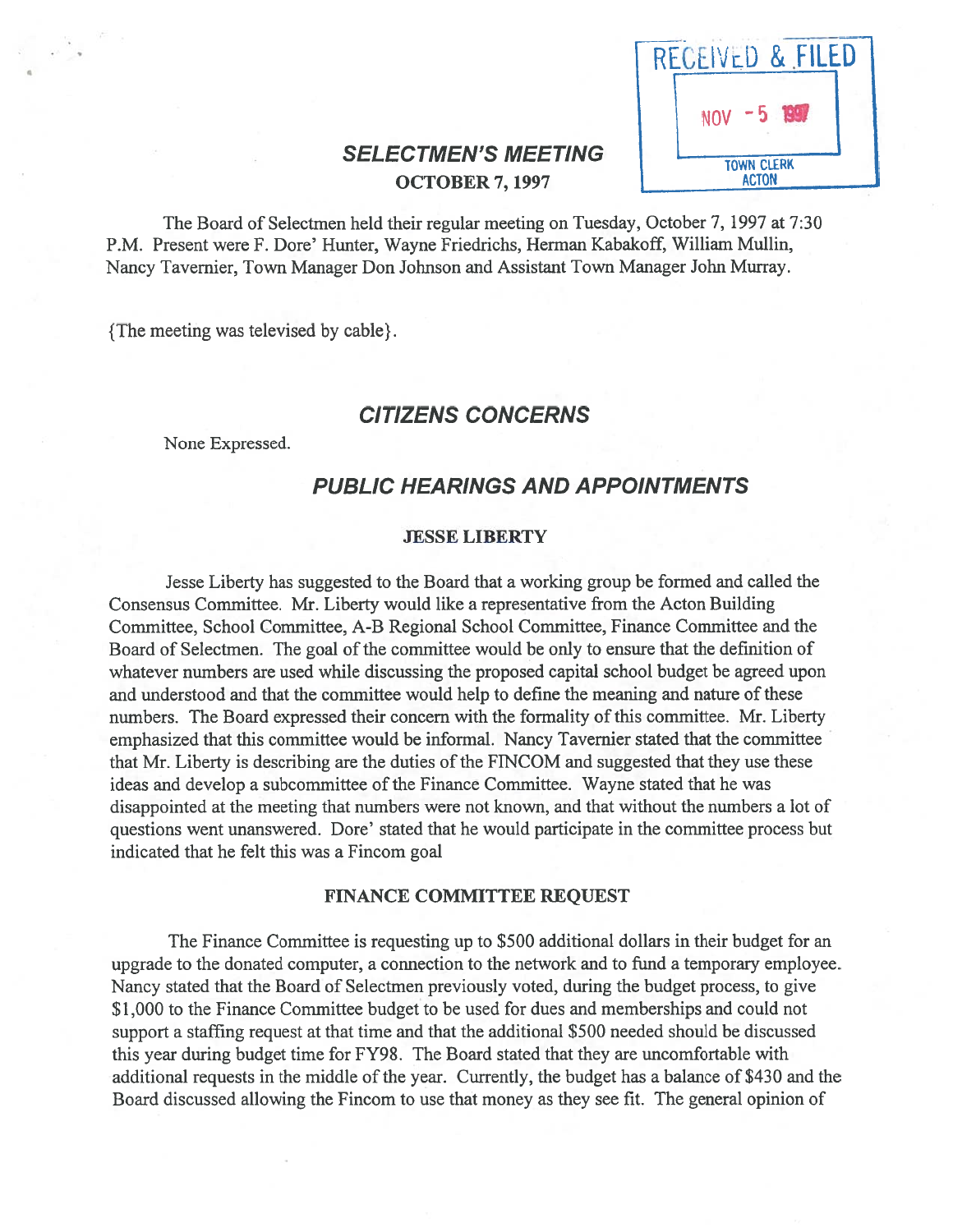the Board was that Fincom stick within the existing budget. HERMAN KABAKOFF - Move to authorize the chairman of the Fincom to spen<sup>d</sup> within their budget up to and not over \$1000 in any manner as they see fit. NANCY TAVERNIER - Second. UNANIMOUS VOTE. Nancy reminded Fincom that if staff is added then the hiring of a person has to go through the Town Manager..

# SELECTMEN'S BUSINESS

# RECREATION COMMISSION APPOINTMENT VANETTA HUNTER & EDWARD FLANNERY, JR

Dore' Hunter stated that he would abstain from this vote since it involves <sup>a</sup> family member. WILLIAM MULLIN - Move to appoint Vanetta Hunter and Edward Flannery, Jr. to the Recreation Commission with <sup>a</sup> term expiring June 30, 2000. HERMAN KABAKOFF - Second. UNANIMOUS VOTE.

# ACTON 2001 DISCUSSION PLANNING COMMITTEE

Nancy Tavernier stated that the Acton 2001 Planning Committee suggested that <sup>a</sup> "real" consensus meeting be set sometime between now and January in order to attempt an actual binding consensus, for the building option. Bill Mullin stated that the consensus should be reached by individual boards not at a 2001 meeting. The objective of the 2001 committee is to understand each others opinions and it should not be anything more. Wayne Friedrichs stated that he felt 2001 works because of the way it is structured and that the process is still in the learning stage and that it gets better and better each time and we should leave it alone. Nancy stated that she will take the Board's comments back to the Planning Committee.

### HISTORIC DISTRICT COMMISSION

Wayne Friedrichs and Herman Kabakoff presented the Board with <sup>a</sup> repor<sup>t</sup> of the Historic District Commission. Mr. Kabakoff and Mr. Friedrichs were asked by the Board last year to conduct <sup>a</sup> study of the Historic District Commission (HDC). After attending <sup>a</sup> few HDC meetings the findings of this study indicate that Mr. Friedrichs and Kabakoff felt that some citizens have been treated poorly by the commission and that the HDC seems to be too "picky" by having an aversion to "synthetic materials". Mr. Friedrichs and Kabakoff felt that the HDC is working properly and that the committee is hard working and committed. Mr. Friedrichs and Kabakoff sugges<sup>t</sup> that the "Design Guidelines" be reviewed by the BOS for possible revisions especially regarding the use of synthetic material. Mr. friedrichs and Kabakoff also suggested that the "Design Guidelines" be checked against Mass. General Laws (MGL) and Chapter <sup>P</sup> for possible conflicts.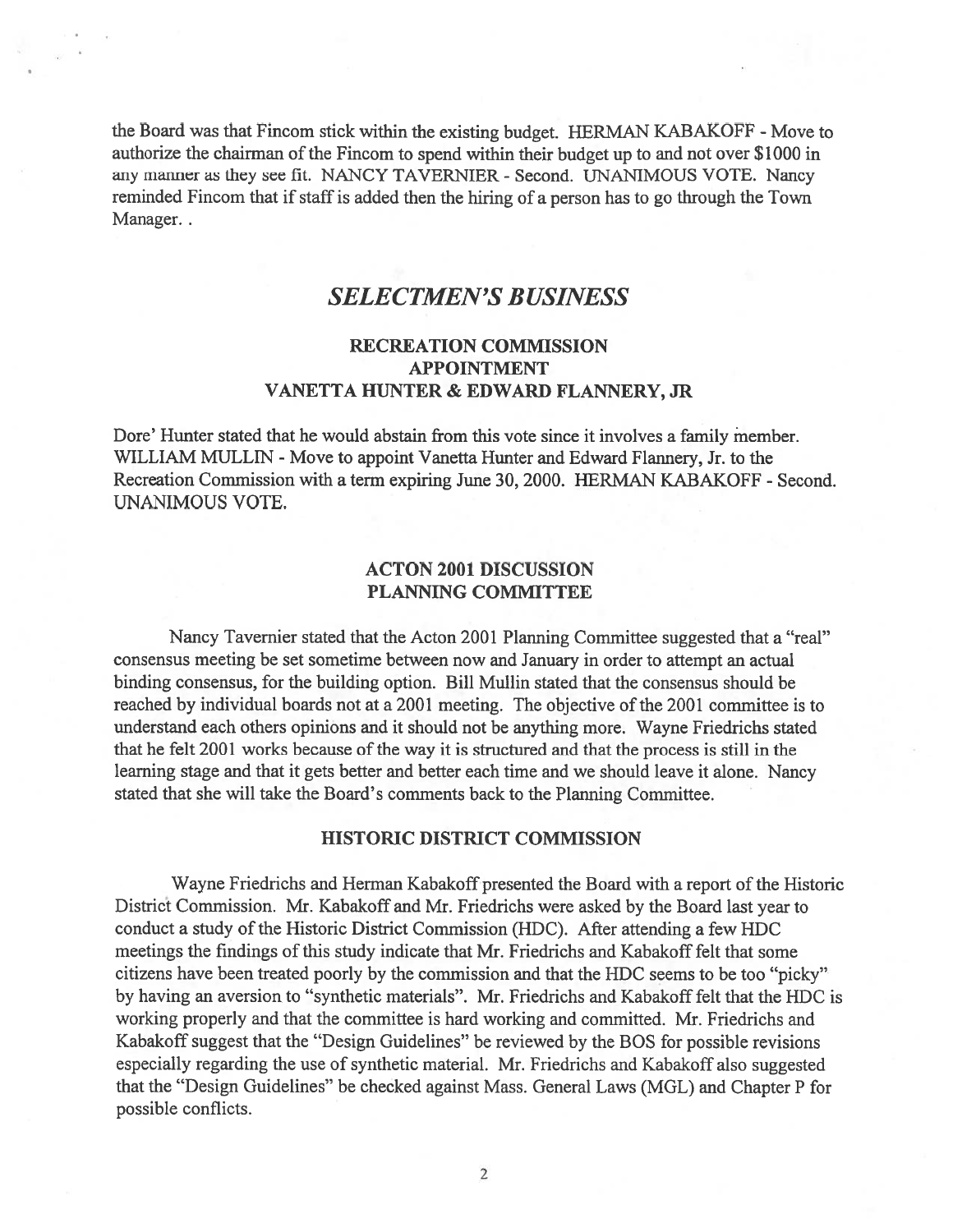During reappointments in July, the Board of Selectmen voted to extend the reappointments of Anne Forbes and Tom Peterman for six months instead of full term until after the findings of the study could be discussed with the HDC and BOS.

Nancy Tavemier stated that she felt the assignment was to review the bylaw not the attitude of the members and as chairman who gave the assignment, she wanted to make this clear. Bill Mullin suggested that an oversight meeting be scheduled between the two Boards and invite citizens who have had dealings with the HDC to come before the Board The Board also suggested that we look to see if improvement can be made in the process and suggested that the Boards constructively work together.

Tom Peterman, Chairman of the HDC, stated that he would prefer to defer comment until the November 4, 1997 Selectmen's meeting. Mr. Peterman did say he was surprised by the findings and conclusions and suggested that we poll the citizens that have had dealings with them in the last couple of years for their input. Mr. Peterman also indicated that synthetics have been approve<sup>d</sup> in the pas<sup>t</sup> and he feels that the HDC is reasonable. The Board of Selectmen urge<sup>d</sup> the HDC to submit comments in writing. Anne Forbes stated that she was not aware that Mr. Kabakoff and Friedrichs were reviewing something other than the bylaw and requested that the Mr. Friedrichs and Kabakoff reveal their sources of the report and the methodology used.

This issue was rescheduled for November 4, 1997 at 8:00 PM.

#### WINDERMERE SUB-DIVISION DISCUSSION

Based on previous discussion this item was asked to be placed on the agenda. Town Counsel has stated that the Board of Selectmen have the responsibility for deciding whether or the road should be constructed. Mr. Mullin has indicated that the Board of Selectmen should reserve this option and to include legal action if necessary. The Board asked staff for <sup>a</sup> further repor<sup>t</sup> and to reschedule this to October 21, <sup>1997</sup> at 8:15 PM. Bill Mullin stated that <sup>a</sup> petition has not been received and that we should sit tight. The Board also directed the Town Manager to release the confidential letter from Anderson and Kreiger and make it par<sup>t</sup> of the public record.

#### STOW/MARTIN STREET

The Board directed staff to install previously authorized traffic signs immediately, prohibiting parking on both sides of the road from Maple Street westward for <sup>a</sup> distance of 850 feet to Fort Pond Brook and to contact Ms. Berry informing her of the Board's action.

#### VOLUNTEER BOARDS

The Board questioned whether <sup>a</sup> Selectmen could serve on <sup>a</sup> Volunteer Board within the Town of Acton. Bill Mullin stated for the record that he has not been sworn in as <sup>a</sup> Recreation Commission member and will attend meetings as <sup>a</sup> citizen of Acton. WILLIAM MULLIN -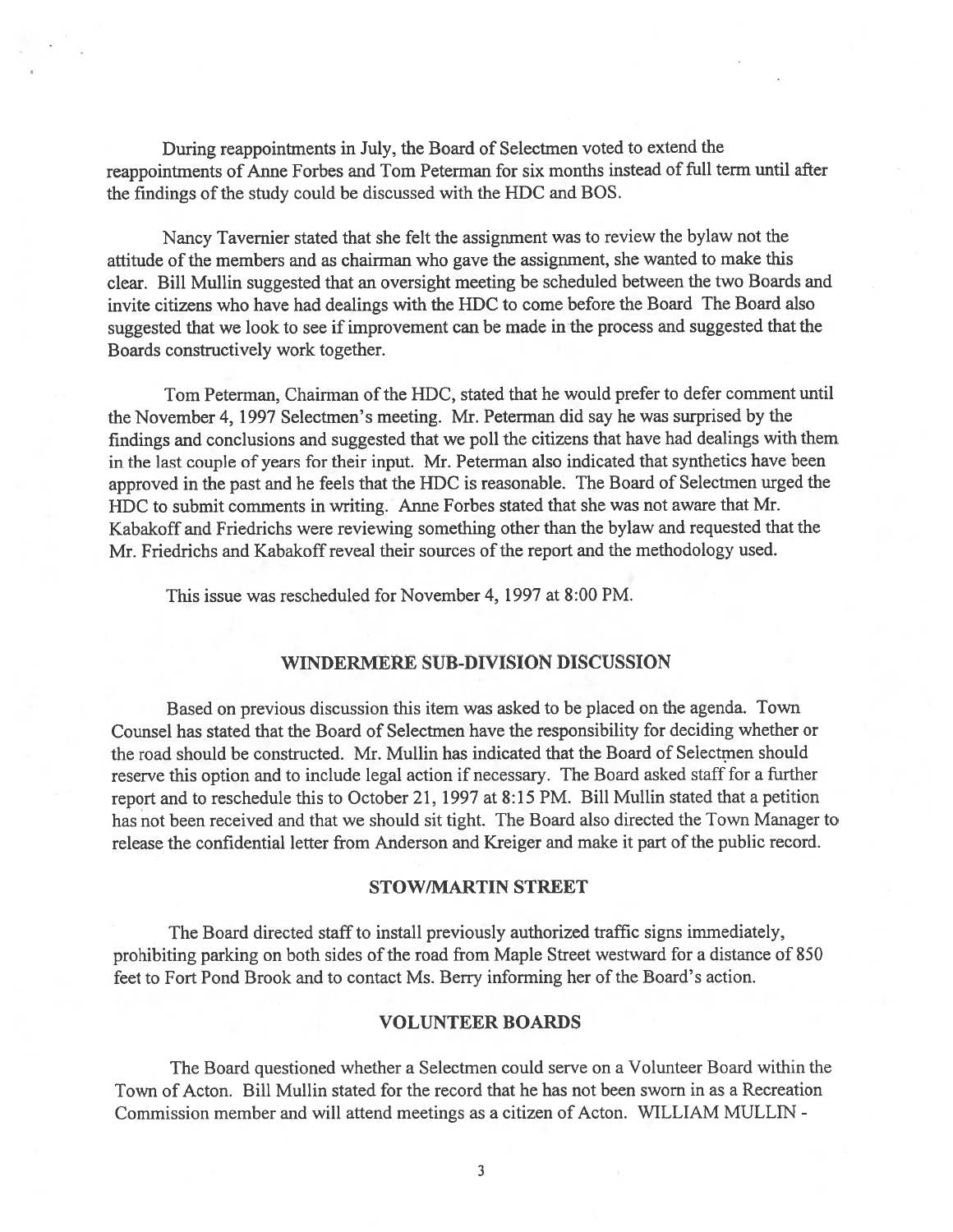Move to direct the Town Manager to contact Town Counsel regarding the rights, duties and responsibilities of Selectmen who wish to serve on additional volunteer boards. HERMAN KABAKOFF - Second. UNANIMOUS VOTE.

#### HALLOWEEN

The Board discussed the memo from the Police Chief regarding Halloween. The Board suggested that <sup>a</sup> press release be issued as <sup>a</sup> guideline to have <sup>a</sup> safe Halloween for the protection ofthe younges<sup>t</sup> children. The Police will issue press release and the Board will write <sup>a</sup> letter to the editor. The Town Manager will contact the Police Chief to make sure the town is adequately protected on this occasion.

# CONSENTA GENDA

WAYNE FRIEDRICHS - Move to approve consent calendar as printed. NANCY TAVERNIER - Second. UNANIMOUS VOTE.

# TOWN MANAGERS REPORT

### SPECIAL TOWN MEETING OCTOBER 14, 1997

The Board stated that there will be <sup>a</sup> Special Town Meeting on October 14, 1997 at 7:00 PM and the draft motions will be included in the October 10th packet for Board review. It was asked that any motion which might be different than the printed version in the warrant be displayed on an overhead for public review.

### MAGIC MEETING

Wayne to represen<sup>t</sup> the Board at the October 9th meeting.

## BREAKFAST WITH LEGISLATORS

Staffreminded the Board that there will be <sup>a</sup> breakfast with the Legislators at the Colonial Inn in Concord on October 16, 1997 at 8:00 AM.

WILLIAM MULLIN - Move to go into Executive Session for the purpose of discussing security for Halloween. NANCY TAVERNIER - Second. UNANIMOUS VOTE.

The meeting adjourned at 9:50 PM.

4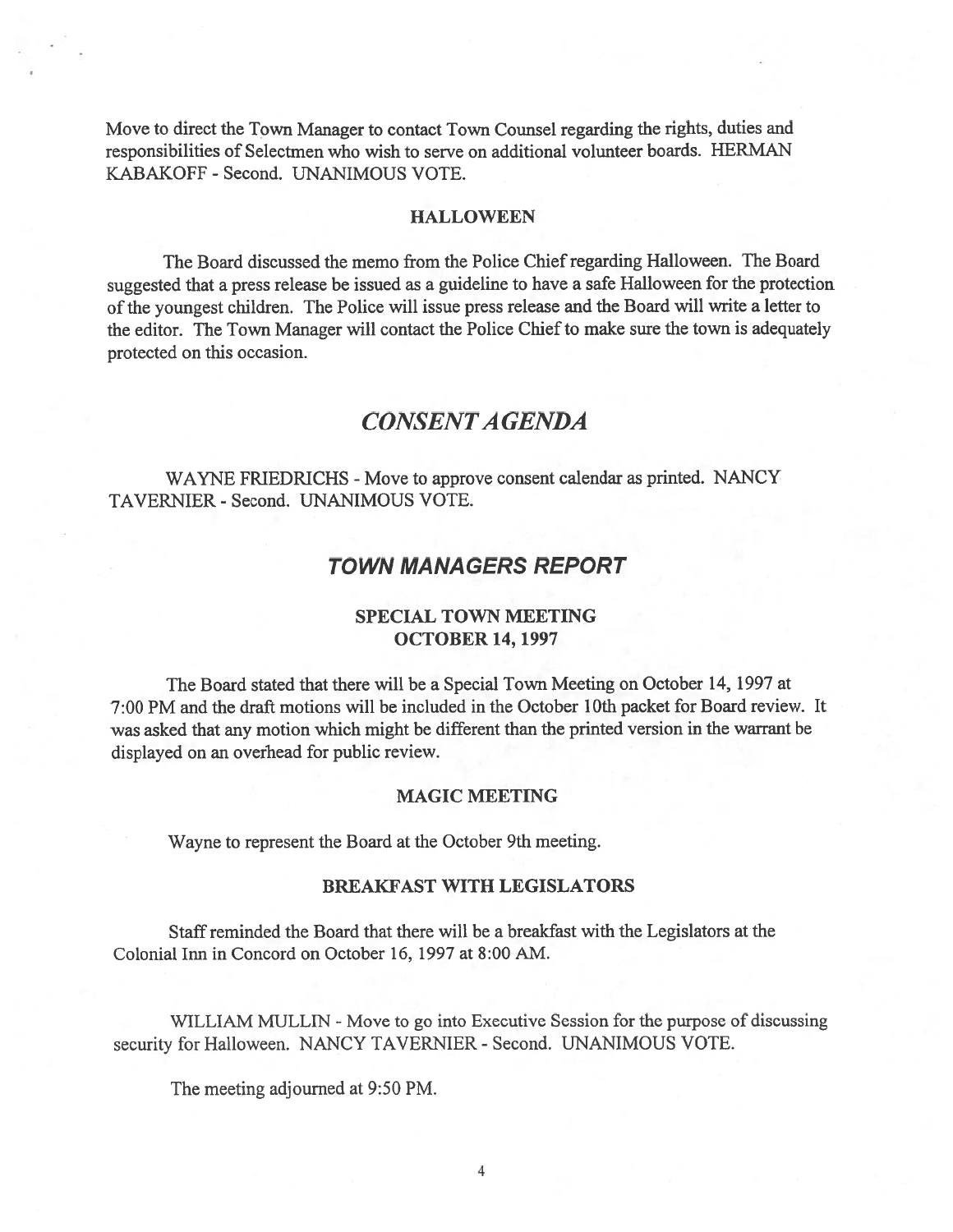$\frac{1}{2}$ Date

Ball  $\mathcal{U} \cup$ 

Sheryl Ball Recording Secretary 1O\_7\_97.DOC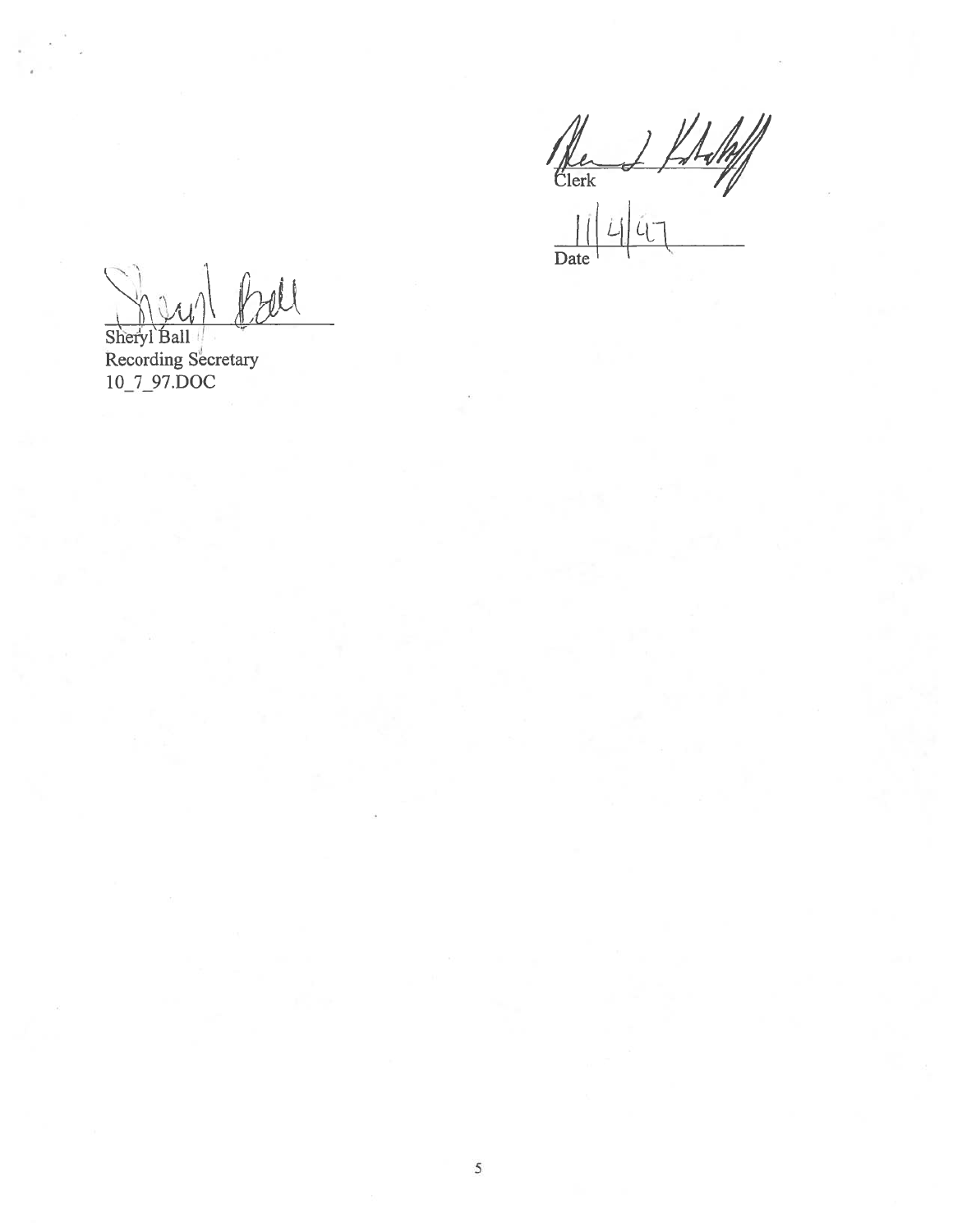September 18, 1997

TO Board of Selectmen

FROM: F. Dore' Hunter, Chairman

SUBJECT: Selectmen's Report

# AGENDA Room 204 OCTOBER 7, 1997 7:30 P.M.

### I. CITIZEN'S CONCERNS

# II. PUBLIC HEARINGS & APPOINTMENTS

1. 7:45 JESSE LIBERTY- Mr. Liberty will presen<sup>t</sup> and discuss the enclosed proposal.

## III. SELECTMEN'S BUSINESS

#### 2. WINDERMERE SUB-DIVISION DISCUSSION

3. STOW/MARTIN STREET TRAFFIC/PARKING ISSUES - Enclosed please find a letter and staff comment regarding the concerns expressed by Stow Street resident Elissa Berry

4. FINANCE COMMITTEE REQUEST - Discussion and response to enclosed requests.

5. 2001 -Enclosed please find <sup>a</sup> memo from Selectman Tavernier for discussion.

6. OTHER

### IV. CONSENT AGENDA

7. ACCEPT MINUTES - Enclosed please find <sup>a</sup> copy of the August 12 Minutes for Board approval and signature.

8. COMMITTEE APPOINTMENT -EDWARD W. FLANNERY, Jr. - Enclosed please find Mr. Flannery's Citizen Resource Sheet and VCC's recommendation for his appointment to the Recreation Commission for <sup>a</sup> term to expire June 30, 2000.

9. ACTON HOUSING AUTHORITY - Enclosed please the Annual request for Selectmen's support and Board signature regarding the AHA's Annual Application for Section 8 Housing Vouchers.

10. OCTOBERFEST - Enclosed please find the Town Manager's comments and recommendations.

# V. TOWN MANAGER'S REPORT

1